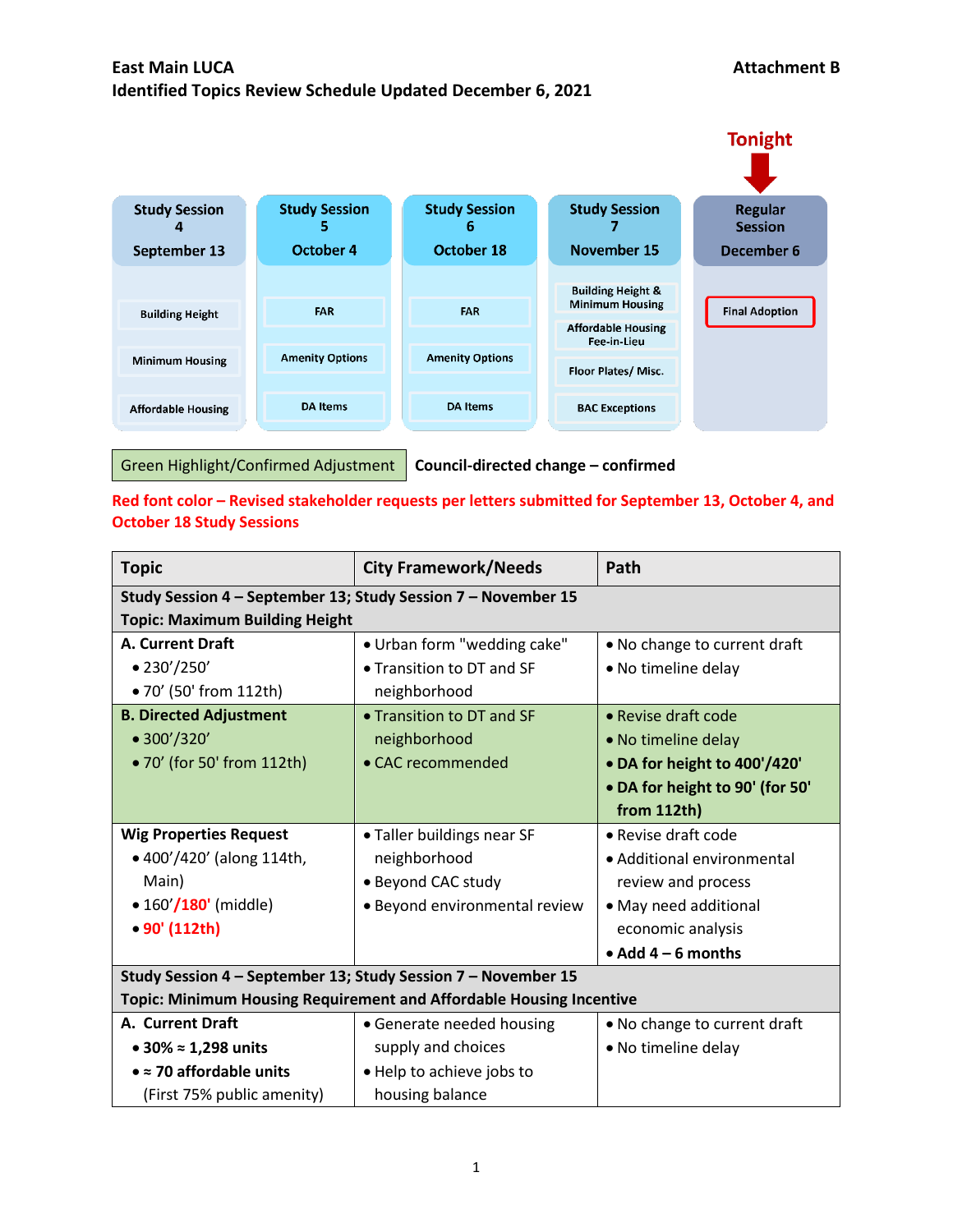| <b>Topic</b>                                                                                                                                                                                                                                                                                             | <b>City Framework/Needs</b>                                                                                                                                                                                                  | Path                                                                                                                                    |
|----------------------------------------------------------------------------------------------------------------------------------------------------------------------------------------------------------------------------------------------------------------------------------------------------------|------------------------------------------------------------------------------------------------------------------------------------------------------------------------------------------------------------------------------|-----------------------------------------------------------------------------------------------------------------------------------------|
|                                                                                                                                                                                                                                                                                                          | • Produce housing near job<br>centers                                                                                                                                                                                        |                                                                                                                                         |
| <b>B. Additional Housing</b><br>• 35% $\approx$ 1,515 units<br>$\bullet \approx 87$ affordable units<br>(First 80% public amenity)                                                                                                                                                                       | • Exchange for added height to<br>300'/320'<br>• Generate even more housing<br>supply and choices<br>• Achieve greater balance of<br>jobs to housing<br>• Additional production of<br>homes nearest job centers              | • Revise draft code<br>• No timeline delay<br>• DA available to reduce<br>minimum housing in<br>exchange for more affordable<br>housing |
| <b>Wig Properties Request</b><br>$\bullet$ 20% $\approx$ 865 units<br>$\bullet \approx 46$ affordable units<br>(First 75% public amenity)<br><b>Request contingent upon:</b><br>OMax. bldg. height: 400'<br>○ Max. FAR: 5.3<br><b>ONonresidential floor plate of</b><br>26,000 gsf/f above 80'           | • Significantly reduced housing<br>production<br>• Further imbalance of jobs to<br>housing<br>• May not fully accomplish mix<br>of uses within the area                                                                      | • Revise draft code<br>• May need additional<br>economic analysis and time                                                              |
| Study Session 5 - October 4; Study Session 6 - October 18<br><b>Topic: Floor Area Ratio (FAR)</b>                                                                                                                                                                                                        |                                                                                                                                                                                                                              |                                                                                                                                         |
| A. Current Draft<br>• Base FAR: 2.5 nonresidential;<br>3.5 residential<br>• Maximum FAR: 5.0<br>· First tier nonresidential:<br>open space, child care, and<br>potential street; first tier<br>residential: affordable<br>housing                                                                        | • The base FAR is set sufficiently<br>high to support the vibrant,<br>place-making development<br>recommended by the CAC<br>· Public amenities focus on<br>Council-identified priorities by<br>using a tiered amenity system | . No change to current draft<br>• No timeline delay                                                                                     |
| <b>B. Directed Adjustment</b><br>• Base FAR: 2.5 nonresidential;<br>3.5 residential<br>• Maximum FAR: 5.0<br>• Nonresidential: First Tier-<br>open space, child care (up to<br>15,000 sf), potential street,<br>ped bridge, performing arts<br>· Residential: First Tier-<br>affordable housing, 80% AMI | • The base FAR is set sufficiently<br>high to support the vibrant,<br>place-making development<br>recommended by the CAC<br>· Public amenities focus on<br>Council-identified priorities by<br>using a tiered amenity system | • Revise draft code<br>• No timeline delay<br>• DA for maximum FAR of 5.3                                                               |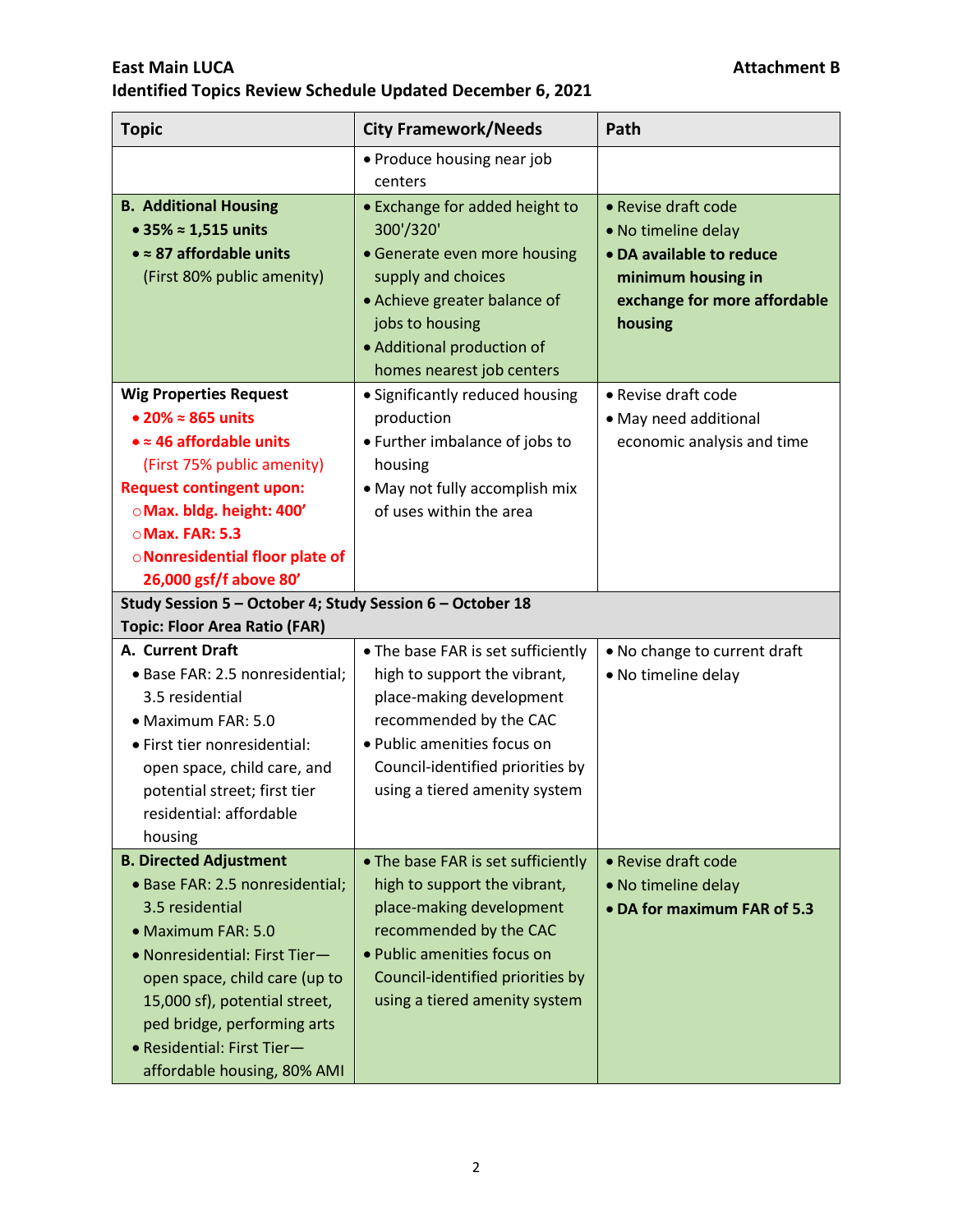| <b>Topic</b>                                              | <b>City Framework/Needs</b>     | Path                         |
|-----------------------------------------------------------|---------------------------------|------------------------------|
| <b>Wig Properties Request</b>                             | • A base FAR above 2.5 may      | • Revise draft code          |
| · Base FAR: 3.5 nonresidential                            | rule out large-scale use of the | • Additional environmental   |
| and residential                                           | incentive system and the        | review and process           |
| • Maximum FAR: 5.3                                        | delivery of public benefits     | • May need additional        |
| • First tier public amenity to                            | • The maximum value available   | economic analysis            |
| also include enhanced                                     | for public benefit decreases as | • Add $4-6$ months           |
| streetscape and pedestrian                                | the base FAR increases          |                              |
| bridge, and increase                                      | • Maximum FAR request is        |                              |
| bonusable FAR for child care                              | beyond environmental review     |                              |
| to 15,000 sf                                              |                                 |                              |
| Study Session 5 - October 4; Study Session 6 - October 18 |                                 |                              |
| <b>Topic: Amenity Incentive Options</b>                   |                                 |                              |
| A. Current Draft                                          | • Amenities and public benefits | • No change to current draft |
| Amenity options:                                          | reflect Council and public      | • No timeline delay          |
| 1. Affordable Housing                                     | priorities and the East Main    |                              |
| 2. Potential Streets                                      | neighborhood identity           |                              |
| 3. Open Space                                             |                                 |                              |
| 4. Childcare                                              |                                 |                              |
| 5. Stream and Wetland                                     |                                 |                              |
| 6. Public Art                                             |                                 |                              |
| 7. Enhanced Streetscape                                   |                                 |                              |
| 8. Sustainability Cert                                    |                                 |                              |
| <b>B. Directed Adjustment</b>                             | • Additional amenities reflect  | • Revise draft code          |
| (Wig Properties Request)                                  | Council's continued discussion  | • No timeline delay          |
| $\bullet$ Add:                                            | of priorities for East Main     |                              |
| 9. Ped Bridge                                             |                                 |                              |
| 10. Special Amenity                                       |                                 |                              |
| 11. Performing Arts                                       |                                 |                              |
| Study Session 5 - October 4; Study Session 6 - October 18 |                                 |                              |
| <b>Topic: Development Agreements (DA)</b>                 |                                 |                              |
| A. Current Draft                                          |                                 | . No change to current draft |
| • No DA option                                            |                                 |                              |
| <b>B. Directed Adjustment</b>                             | · Offer flexibility to future   | • Revise draft code          |
| • Include DA for: departure                               | development                     | • No timeline delay          |
| from any development                                      |                                 | • Future additional          |
| standard in East Main                                     |                                 | environmental review needed  |
| <b>Wig Properties Request</b>                             | • Creates uncertainty for the   | • Revise draft code          |
| · Include DA Option for:                                  | developer, the public, and the  |                              |
| • Catalyst Project (fees)                                 | City                            |                              |
| • Special Amenity                                         |                                 |                              |
| • Open Space                                              |                                 |                              |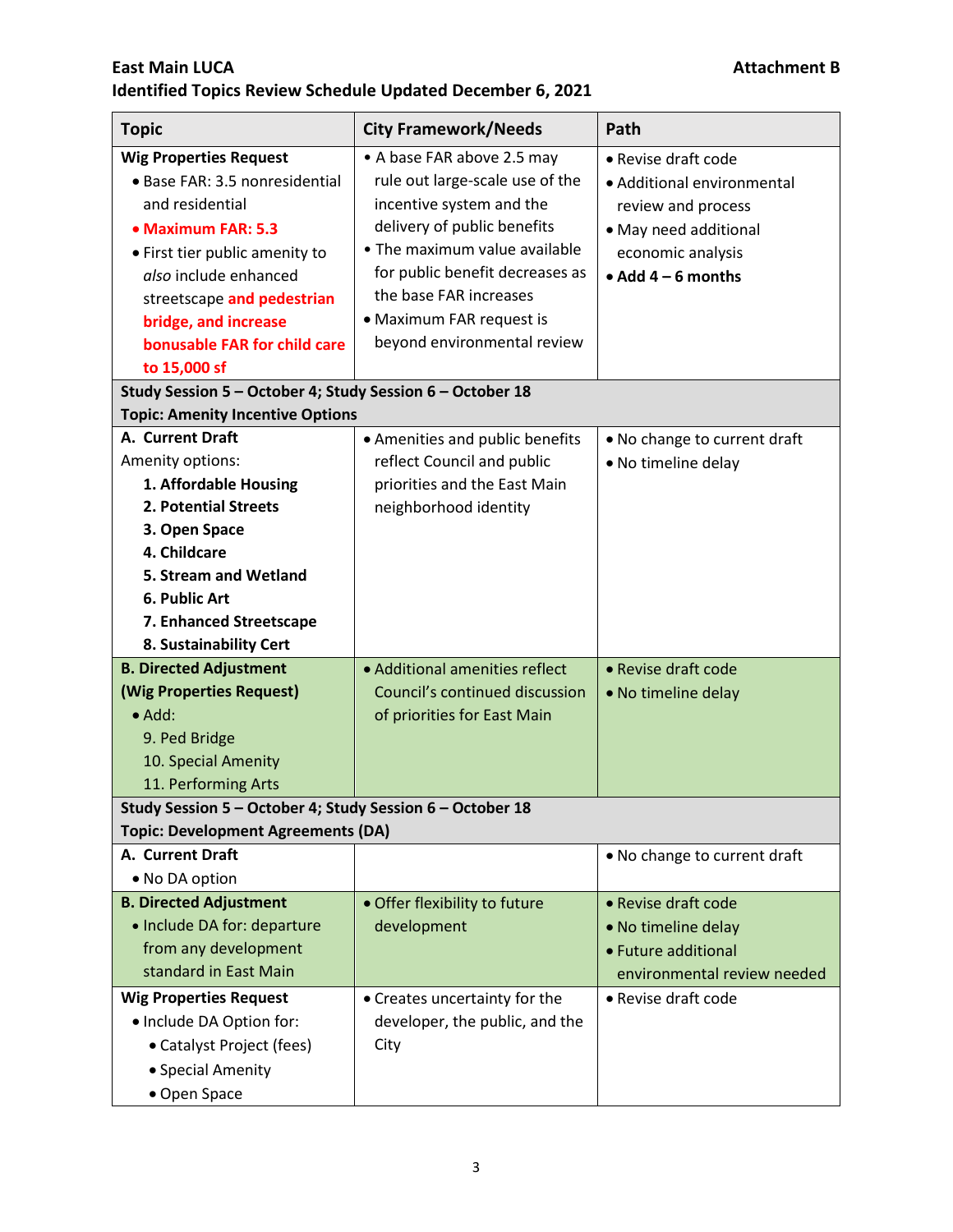| <b>Topic</b>                                          | <b>City Framework/Needs</b>    | Path                          |
|-------------------------------------------------------|--------------------------------|-------------------------------|
| · Other Provisions, limitless                         |                                |                               |
| Study Session 6 - October 18                          |                                |                               |
| <b>Topic: Affordable Housing</b>                      |                                |                               |
| A. Current Draft                                      |                                | • No change to current draft  |
| • Affordable housing 80% AMI                          |                                |                               |
| <b>B. Directed Adjustment</b>                         | • Expands affordable housing   | • Revise Draft                |
| • Affordable housing 80% AMI                          | ownership opportunities        |                               |
| for first tier amenity option                         |                                |                               |
| • Affordable housing condos                           |                                |                               |
| 100% AMI for second tier                              |                                |                               |
| amenity option                                        |                                |                               |
| <b>Wig Properties Request</b>                         |                                |                               |
| • Affordable housing condos                           |                                |                               |
| 100% AMI                                              |                                |                               |
| Study Session 6 - October 18                          |                                |                               |
| <b>Minor Topic: Pedestrian/Bike Path</b>              |                                |                               |
| A. Current Draft (Directed)                           |                                | • No change to current draft  |
| · Ped/bike path between Pre-                          |                                | • DA available to modify      |
| Located St and Main St ramp                           |                                |                               |
| <b>Wig Properties Request</b>                         | • Require only ped path due to | • Revise Draft to remove bike |
| • Ped only at this location                           | grade change                   | path                          |
| Study Session 6 - October 18                          |                                |                               |
| <b>Minor Topic: Pre-Located Street (Private Road)</b> |                                |                               |
| <b>Current Draft (Directed)</b>                       | • Pre-Located Street only on   | . No change to current draft  |
| (Wig Properties Request)                              | <b>Hilton Property</b>         | • DA available to modify      |
| • Pre-Located Street wholly on                        | • Pre-Located Street is not a  |                               |
| Hilton and BAC properties,                            | public right-of-way            |                               |
| or Pre-Located Street should                          |                                |                               |
| not be a public right-of-way                          |                                |                               |
| Study Session 7 - November 15                         |                                |                               |
| <b>Topic: Floor Plate Size/Stepback (Residential)</b> |                                |                               |
| A. Current Draft                                      | • Urban form consistent with   | • No change to current draft  |
| • Reduced Floor                                       | Downtown and BelRed            | • DA available to modify      |
| Plate/Stepback for all                                | • Stepbacks and upper-level    |                               |
| towers, between 40'-80';                              | floor plate reductions create  |                               |
| Further reduction in Floor                            | more walkable, attractive      |                               |
| Plate/Stepback 80'-higher                             | neighborhood                   |                               |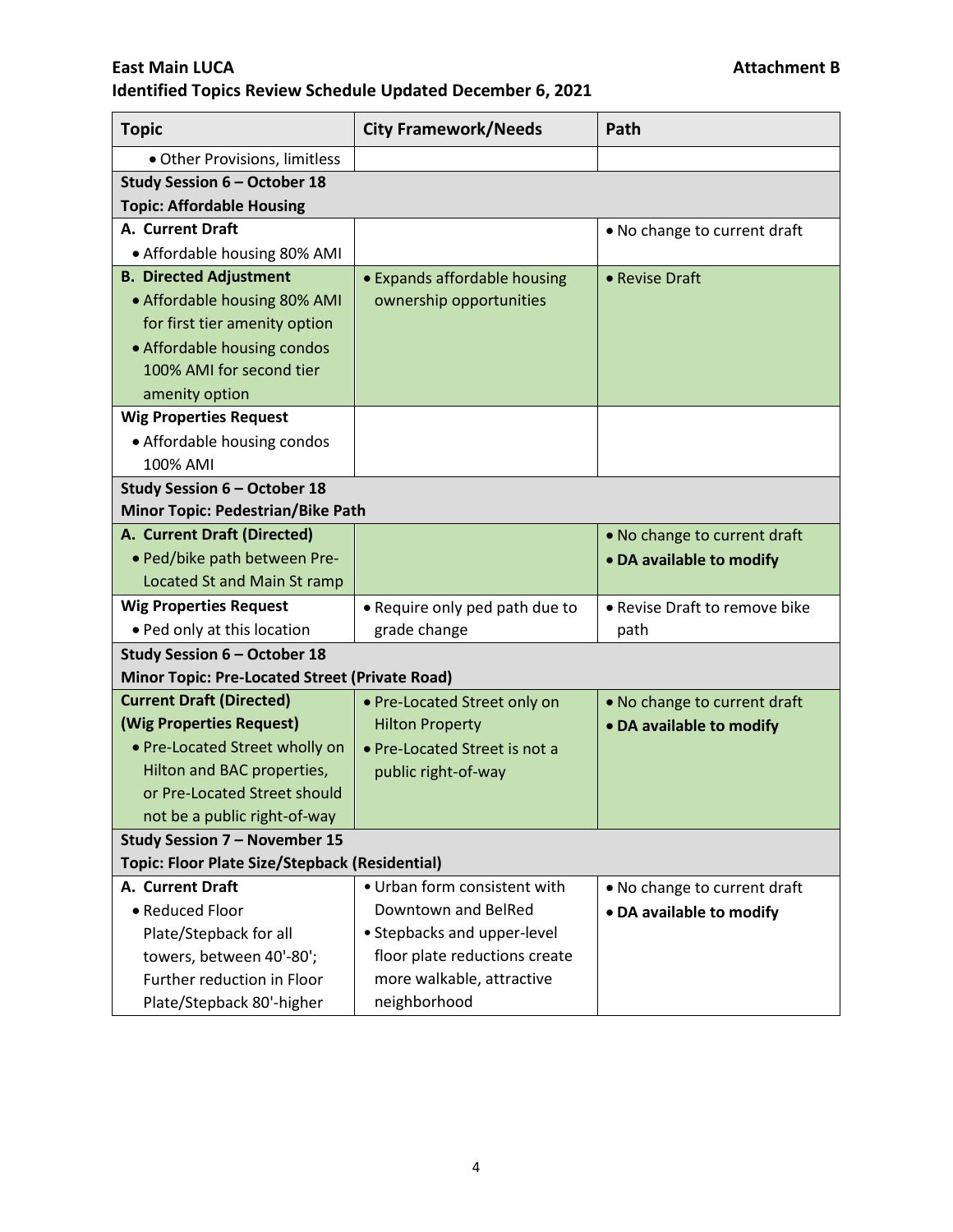| <b>Topic</b>                                    | <b>City Framework/Needs</b>      | Path                         |
|-------------------------------------------------|----------------------------------|------------------------------|
| <b>Wig Properties Request</b>                   | . Inconsistent with urban form   | • Revise draft code          |
| • No reduction in Floor                         | for Downtown and BelRed          |                              |
| Plate/no stepback for 40'-80'                   | . Does not result in pedestrian- |                              |
| residential towers                              | friendly building design         |                              |
| • Reduced Floor                                 |                                  |                              |
| Plate/Stepback for only 80'                     |                                  |                              |
| residential towers                              |                                  |                              |
| Study Session 7 - November 15                   |                                  |                              |
| <b>Topic: Floor Plate Size (Nonresidential)</b> |                                  |                              |
| A. Current Draft                                | • Urban form consistent with     | • No change to current draft |
| • Floor Plate above 40 feet:                    | Downtown and BelRed              | • DA available to modify     |
| 30,000 gsf/f                                    | • Stepbacks and upper-level      |                              |
| • Floor Plate above 80 feet:                    | floor plate reductions create    |                              |
| 20,000 gsf/f                                    | more walkable, attractive        |                              |
|                                                 | neighborhood                     |                              |
| <b>Wig Properties Request</b>                   | • Inconsistent with urban form   | • Revise draft code          |
| • Floor Plate above 40 feet:                    | framework for Downtown and       |                              |
| 30,000 gsf/f                                    | <b>BelRed</b>                    |                              |
| • Floor Plate above 80 feet:                    | • Increased shade/shadow         |                              |
| 26,000 gsf/f                                    | impact                           |                              |
|                                                 | · Does not result in pedestrian- |                              |
|                                                 | friendly building design         |                              |
| <b>Study Session 7 - November 15</b>            |                                  |                              |
| <b>Minor Topic: Perimeter Block Length</b>      |                                  |                              |
| A. Current Draft (Directed)                     | • Consistent with Council        | • No change to current draft |
| • Maximum perimeter block                       | direction from July 2020         | • DA available to modify     |
| length is 1300'                                 | • Urban form framework           |                              |
| • Exception for perimeter                       | consistent with Downtown         |                              |
| block length 200' from 114th                    | through-block connections        |                              |
| (to maintain requirements                       | and BelRed block sizes           |                              |
| along 112th)                                    | • Necessary to create walkable   |                              |
| • 350' maximum n/s block                        | blocks                           |                              |
| length                                          |                                  |                              |
| <b>B. Wig Properties Request</b>                | • Inconsistent with Downtown     | • Revise draft code          |
| • Eliminate perimeter block                     | and BelRed urban form            |                              |
| length requirement                              | framework                        |                              |
| • Retain 350' maximum n/s                       | · Does not provide walkable      |                              |
| block length along 112th                        | blocks                           |                              |
| only                                            |                                  |                              |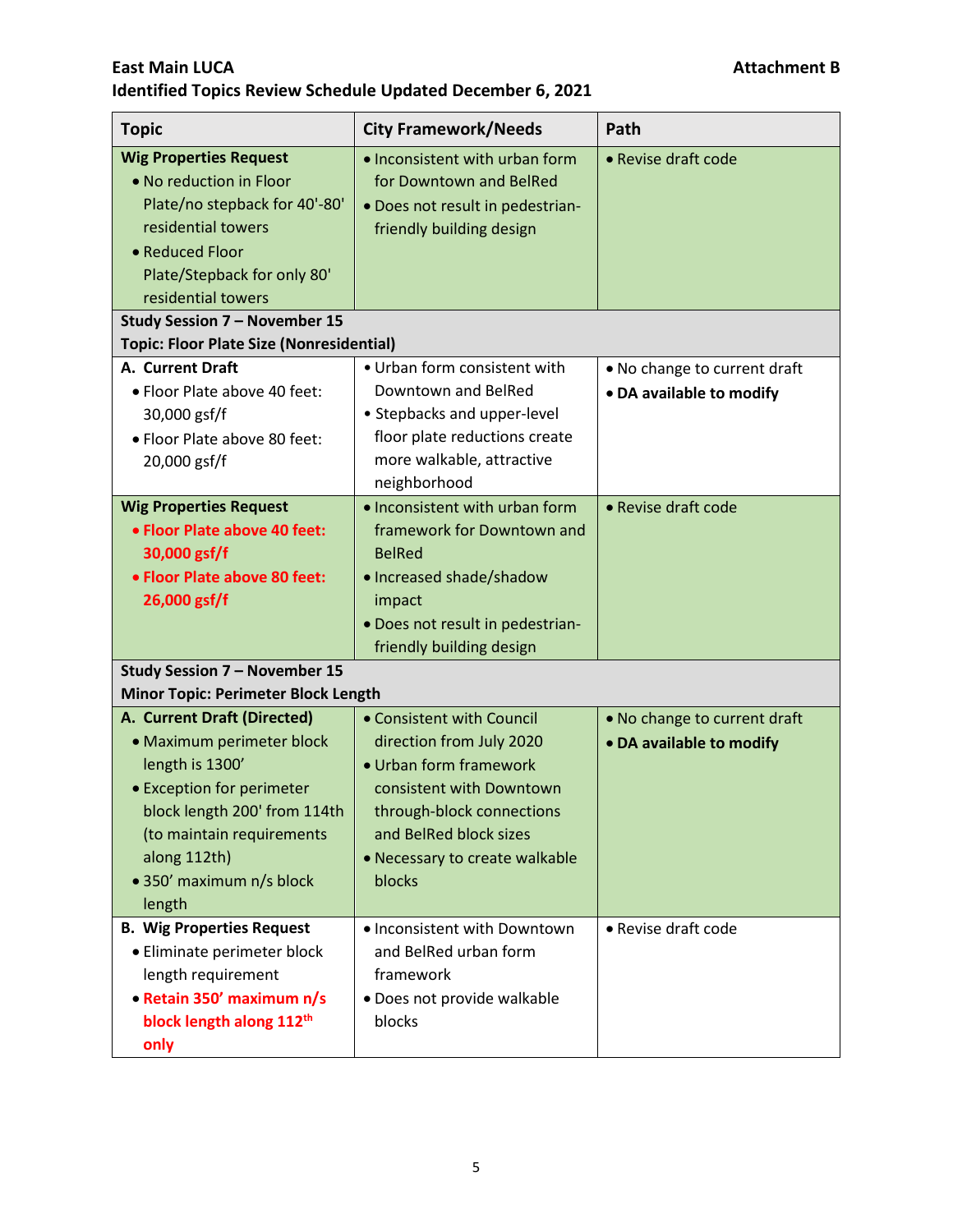| <b>Topic</b>                                                  | <b>City Framework/Needs</b>      | Path                           |
|---------------------------------------------------------------|----------------------------------|--------------------------------|
| Study Session 7 - November 15                                 |                                  |                                |
| <b>Minor Topic: Below Grade Parking Garage</b>                |                                  |                                |
| A. Current Draft                                              |                                  | . No change to current draft   |
| • No affirmative allowance for                                |                                  |                                |
| below grade parking garage                                    |                                  |                                |
| <b>Wig Properties Request</b>                                 |                                  | • Revise Draft to include      |
| • Affirmative allowance for                                   |                                  | affirmative allowance, and for |
| below grade parking garage                                    |                                  | compliance with all other      |
|                                                               |                                  | codes and standards            |
| Study Session 7 - November 15                                 |                                  |                                |
| <b>Topic: Nonconforming Provisions</b>                        |                                  |                                |
| A. Current Draft                                              |                                  | • No change to current draft   |
| • Nonconforming provisions                                    |                                  |                                |
| similar to Downtown                                           |                                  |                                |
| <b>B. Directed Adjustment</b>                                 |                                  | • Revise Draft                 |
| • Revise Draft to depart from                                 |                                  |                                |
| nonconforming provisions                                      |                                  |                                |
| through a DA                                                  |                                  |                                |
| <b>Wig Properties Request</b>                                 | • Inconsistent with Land Use     | • Not recommended              |
| • Amend Master Development                                    | Code Structure                   |                                |
| Plan process to allow                                         |                                  |                                |
| nonconforming exceptions                                      |                                  |                                |
| <b>Study Session 7 - November 15</b>                          |                                  |                                |
| Topic: Affordable Housing Fee-in-Lieu Option - Residential    |                                  |                                |
| <b>A. Current Draft</b>                                       | • Require on-site construction   | • No change to current draft   |
| • No fee in lieu option for                                   | • Promote affordable housing     |                                |
| affordable housing (on-site                                   | near transit and job centers     |                                |
| performance required)                                         |                                  |                                |
| <b>Wig Properties Request</b>                                 | • May result in fewer affordable | • Revise Draft                 |
| • Fee in lieu option for                                      | units in East Main               |                                |
| affordable housing                                            |                                  |                                |
| Study Session 7 - November 15                                 |                                  |                                |
| Topic: Affordable Housing Fee-in-Lieu Option - Nonresidential |                                  |                                |
| A. Current Draft                                              | • Focus on-site affordable       | • No change to current draft   |
| . No fee in lieu option for                                   | housing construction with        |                                |
| affordable housing for                                        | residential development          |                                |
| nonresidential                                                |                                  |                                |
| <b>Bellevue Athletic Club Request</b>                         | • Support affordable housing     | • Establish in-lieu fee option |
| • Fee in lieu option for                                      |                                  | similar to BelRed              |
| affordable housing for                                        |                                  | • Revise Draft                 |
| nonresidential                                                |                                  |                                |